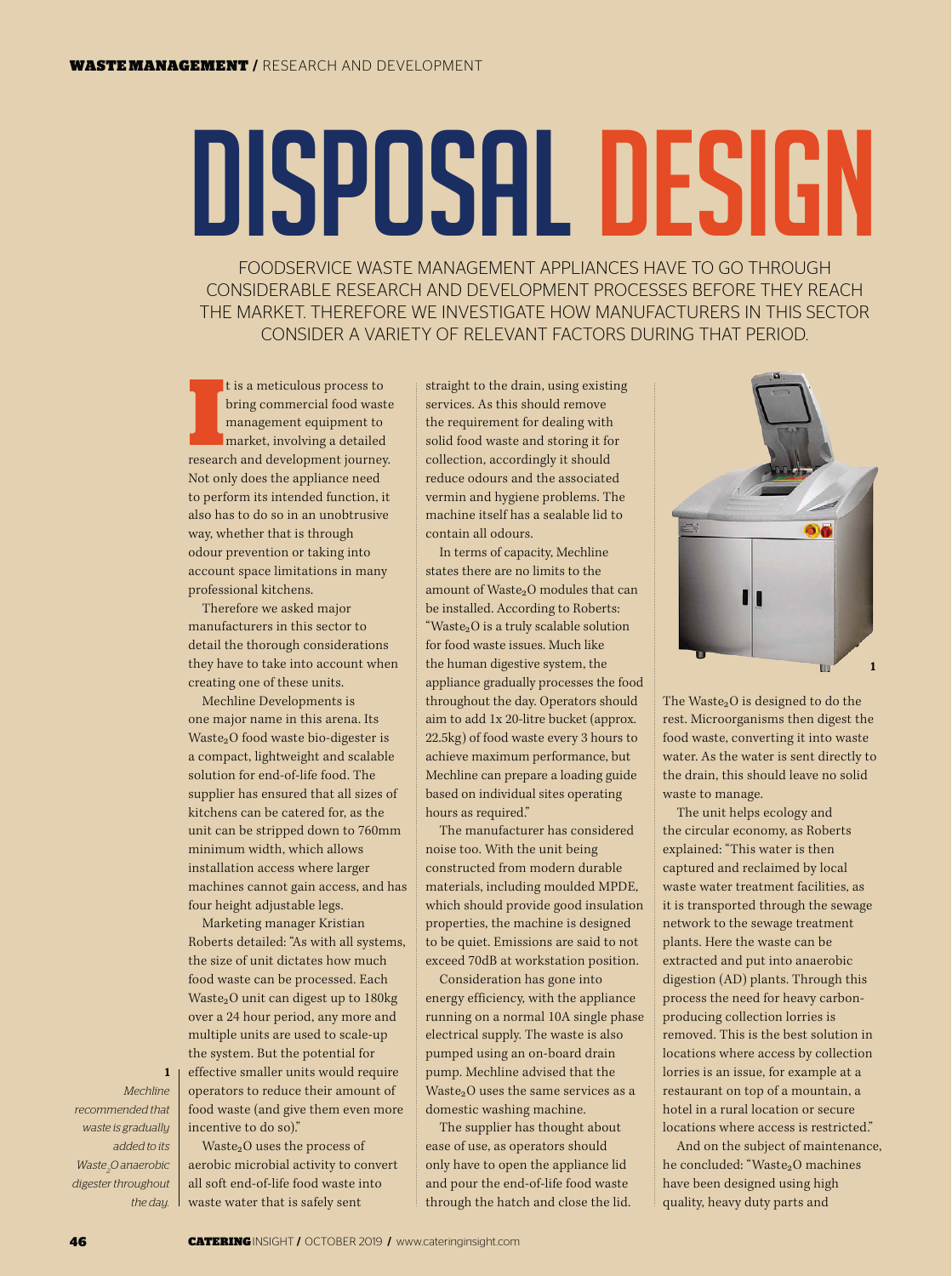components, with a goal of keeping the service calls to a minimum. However, when needed, the modular design allows for easy replacement of parts and most electronic parts are front-serviceable."

Another company leading the way on food waste management equipment is IMC. With many in the industry citing small kitchens as a stumbling block for this type of appliances, the manufacturer's engineering manager Eddy Plumb analysed: "It's true that many kitchens lack space, but we offer a wide range of food waste disposers that can be used where space is limited. These range from basic, under sink units through to systems which allow food waste to be processed in the kitchen, before being piped to remote, industrialsized, auto-fed units. Other options include trough and integrated worktop waste disposers.

"A great example of how this can work is the Autofeed waste system we designed and installed for the 23 restaurants of the Metrocentre's Qube leisure and dining area. The unit is sited in a purpose-built room to provide retailers with the ability to process food waste responsibly, and not simply dispose of it in general waste bins."

Dave Dixon, environmental services manager of the Newcastle shopping centre's operator, Intu Metrocentre, commented: "Since its installation,



the IMC Autofeed waste system has processed 356tonnes of food waste and reduced the weight of the waste by 198tonnes. All food outlets are issued with 23-litre food caddies which are collected and replaced daily at the back door. All the caddies are weighed, and the waste is processed through the IMC Autofeed waste system where the food is disposed of into a sealed compactor and sent off for anaerobic digestion."

*"The key to containing odours is to process the waste quickly. All of our food waste disposers do exactly that to remove unpleasant smells from the kitchen environment."*

Avoiding the production of bad smells was a consideration for IMC's research and development team. Plumb detailed: "The key to containing odours is to process the waste quickly. All of our food waste disposers do exactly that to remove unpleasant smells from the kitchen environment. Our Wastestation models also feature a self-cleaning system which prevents the buildup of food waste – which causes the unpleasant odour – within the machine itself."

All IMC food waste disposers are designed to be easy to use, with three straightforward functions: on, off and clean. "This facilitates quick operator training, and efficient, clean and safe

## 2

*One of the IMC Autofeed waste systems designed and installed for the 23 restaurants of the Metrocentre's Qube leisure and dining area.*